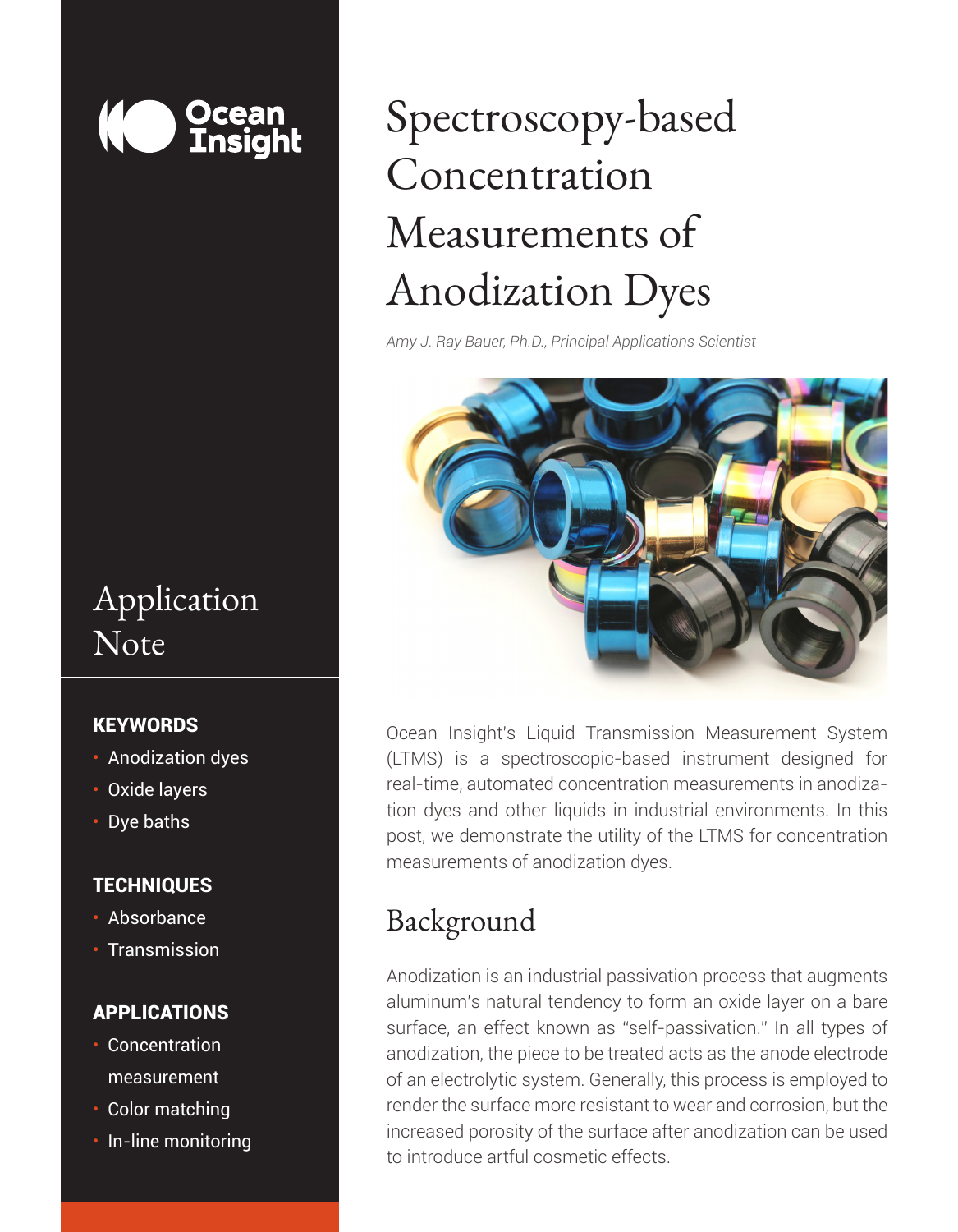Anodizing creates a layer of oxide on the surface of bare metal, and in doing so changes the properties of the surface. The oxide layer includes microscopic porosity, a decrease in surface conductivity, and an increase in superficial hardness. The oxide layer has a much higher melting point than the base aluminum, making it subject to thermal cracking but not peeling, when the piece is heated past about 80 °C, because of the difference in thermal expansion coefficients between the bare metal and the oxide.

The process of anodization begins with a thorough cleaning of the surface, and then one of three chief processes is applied. Each differs in terms of the resultant coating.

## **Type 1: Chromic Acid Anodization**

Using chromic acid as the electrolyte, this type of anodization typically produces films of oxide that are between 0.5-18 um. These films are softer, more ductile and generally, more opaque than other processes. Because of their softness, they are self-healing to some degree. This type of film is not generally amenable to dyeing, but the process is a good pre-treatment for painting.

## **Types 2 and 3: Sulfuric Acid Anodization**

This type is segregated into coatings of moderate thickness (Type 2) and those thicker than 25 um (Type 3). Thicker coatings require more extensive and complex process control, involving temperature control and higher voltages than thinner films. Thicker films are more useful with respect to wear and corrosion resistance, and thermal and electrical insulation. Sealing on the thick films tends to reduce these properties.

Organic acids, phosphoric acid and borate/tartrate baths also are used to produce oxide films on aluminum parts.

# Anodization and Dyeing Processes

The porosity of the oxide layer formed in anodization processes permits the surfaces to readily accept dyes. Because these dyes are basically an optical filter on the surface of the aluminum part, the colors vary to some degree on the base alloy. The dyes can be either organic or metallic, the latter used more extensively in applications requiring relative stability to sunlight. The dyeing process is typically done in a bath following the anodization process but is sometimes incorporated during the electrolytic process using organic acids mixed with the sulfuric acid. Following dyeing procedures, the surface is normally sealed to aid corrosion resistance and dye preservation.

In both dyeing approaches, the bath conditions must be monitored and controlled. Temperature, pH, and bath dye concentration are all important variables that need to be closely regulated. In general, dye concentrations are specified by the vendor at some small number of grams/liter. In forums and other venues, anodization professionals have expressed the need for precise measurements, and in general, when precision is called for, invoke the use of a spectrophotometer. The benefits to using wavelength dispersed absorption/transmission spectroscopy instruments are numerous:

• They permit precise concentration measurements and dye concentrations, which in